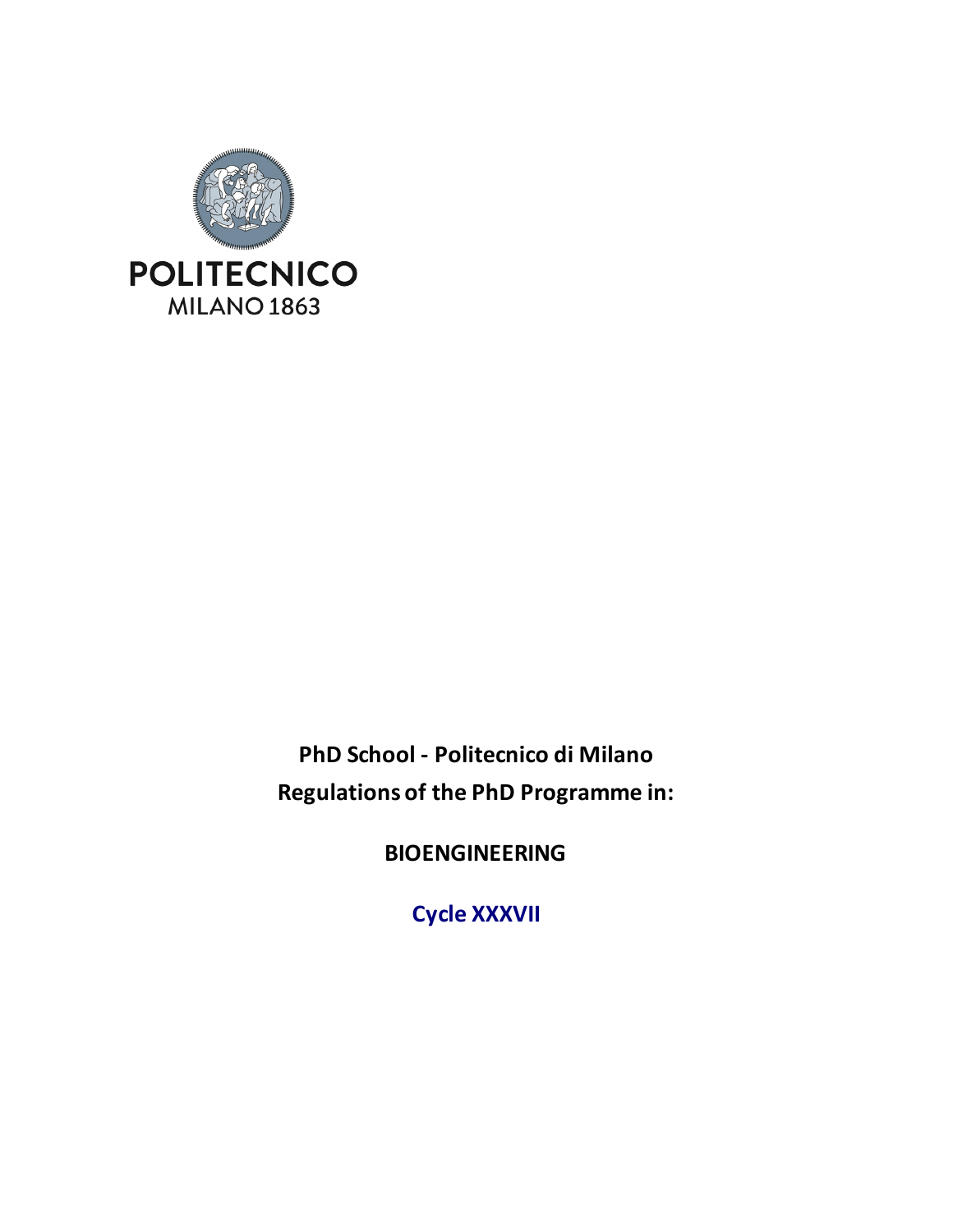# 1. General Information

PhD School - Politecnico di Milano

PhD Programme: BIOENGINEERING

Course start: November 2021

Location of the PhD Programme: Milano Leonardo

Promoter Department: Department of Electronics, Information and Bioengineering & Department of Chemistry, Materials and Chemical Engineering "G. Natta"

Scientific Disciplinary Sectors

- ING/INF 06 Electronic and Informatics Bioengineering
- ING-IND 34 Industrial Bioengineering

PhD School Website[: http://www.polimi.it/phd](http://www.polimi.it/phd) PhD Programme Website:<http://www.phdbioengineering.polimi.it/>

Areas: Area 09 – Industrial and Information Engineering

# 2. General presentation

The PhD Programme aims at developing high scientific profiles who intend to practice their major activities in the field of Bioengineering. It addresses theoretical and experimental activities in 4 major research areas:

- *-* Biomimetic engineering and micro-nano technologies;
- *-* Rehabilitation Engineering and Technology;
- *-* Technologies for Therapy;
- *-* Physiological Modelling and non-Invasive Diagnostics.

More specific areas include but are not limited to: Molecular and cellular engineering. Biomaterials. Tissue Engineering. Bio-artificial interfaces and devices. Neuro-prostheses. Movement analysis. Cardiovascular and Respiratory system bioengineering. Central nervous system signal and image processing for rehabilitation. Biomechanics. Computational fluid-dynamics. Computer assisted surgery and radiotherapy. Artificial organs. Implantable devices. Biomedical signal and image processing. E-Health. Bioinformatics, functional genomics and molecular medicine. Robotics.

Research focuses on theoretical models, methods and technologies to support design of applications, software and hardware systems, together with tools and prototype device development. The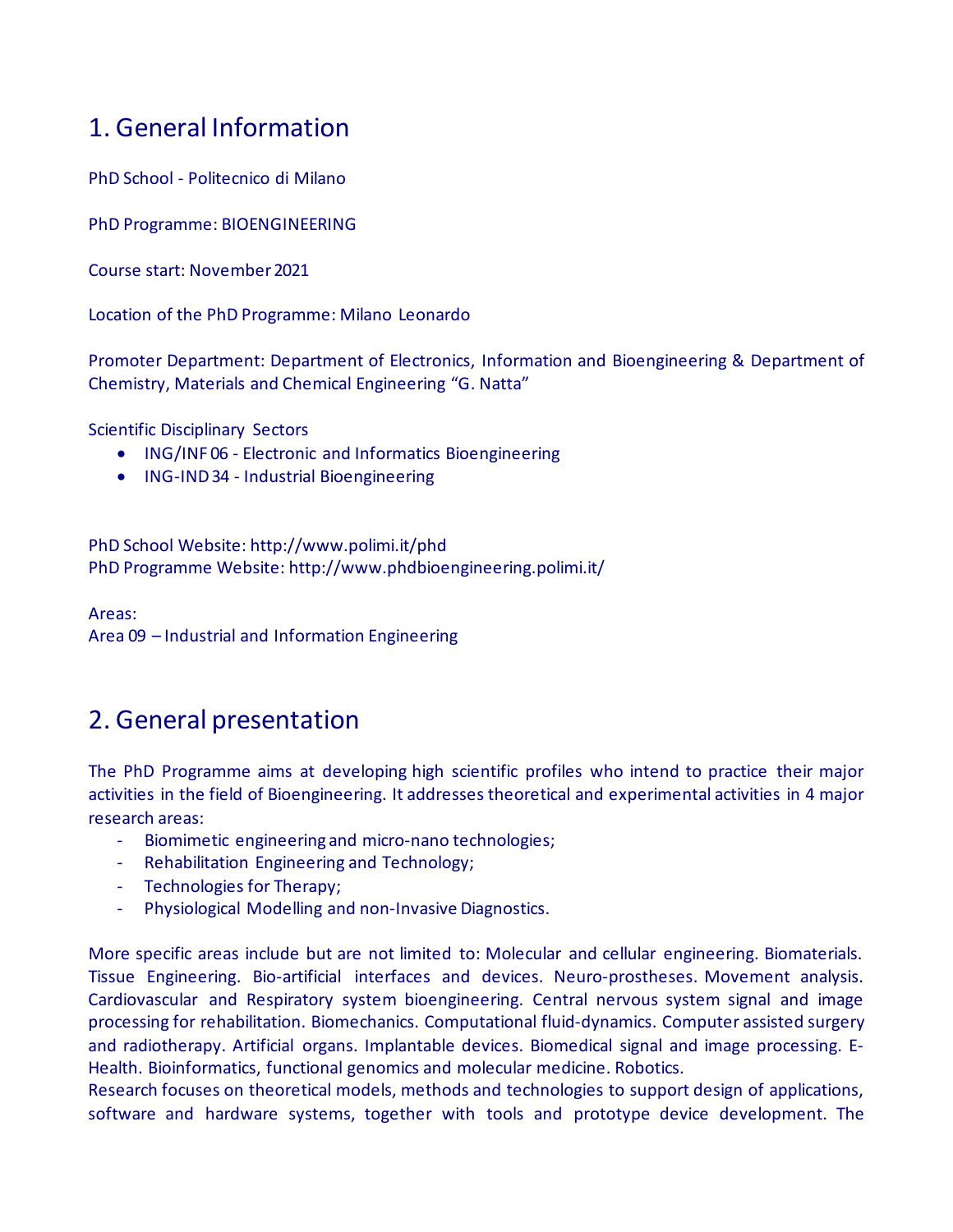involvement of industrial and clinical partners reinforces the mix between theory and application, which is the strength of our PhD.

Stage periods in distinguished research institutes in Italy and abroad all over the world, are essential features in the PhD candidate training.

Scientific and research activities of PhD Bioengineering candidates are strongly grounded on research Laboratories located inside and outside the Departments in cooperation with other research institutes and university hospitals.

Publications in scientific peer-reviewed journals, participation to international projects and the numerous collaborations confirm the excellence level of the activities carried out in our PhD Programme.

The PhD course is run by a Coordinator and a Faculty Board composed by professors and researchers belonging to the Department of Electronics, Information and Bioengineering (DEIB), and Department of Chemistry, Materials and Chemical Engineering "G. Natta" (CMIC).

The Coordinator chairs the Faculty Board, coordinates the preparation of the annual Educational Programme and organises the general educational activities of the PhD course (see Attachment A1).

The Faculty Board is responsible for the Educational programme and for teaching and administrative activities related to the PhD course (see Attachment A2).

# 3. Objectives

The main objective of the PhD Programme in Bioengineering is to prepare PhD candidates to the development of scientific research project dealing with a complex problem which can be at different scales, from the molecular and the cellular levels to living organisms up to biomedical systems. They investigate original methods, devices, and systems with different purposes: increasing knowledge, proposing innovative methods for diagnosis and therapy as well as improving healthcare and daily life structures and services. The PhD Program aims at developing high level engineering problem-solving abilities in biomedical, healthcare and life sciences, within research groups or in private/public industrial or clinical contexts, through a strong interdisciplinary training bridging engineering to medical/biological know-how.

At the end of the PhD Programme, the candidates are expected to be able to carry out innovative projects and research development in the Bioengineering field, by proposing new methodological and technical solutions and properly evaluating the technology impact in healthcare, life science and biomedical industry.

# 4. Professional opportunities and job market

Graduated PhD's in Bioengineering have a wide range of professional opportunities, including research positions in Universities, public and private research institutions, and public health services, as well as in the industrial or healthcare context.

More in general, the competencies of graduated PhD's are particularly appreciated for the coordination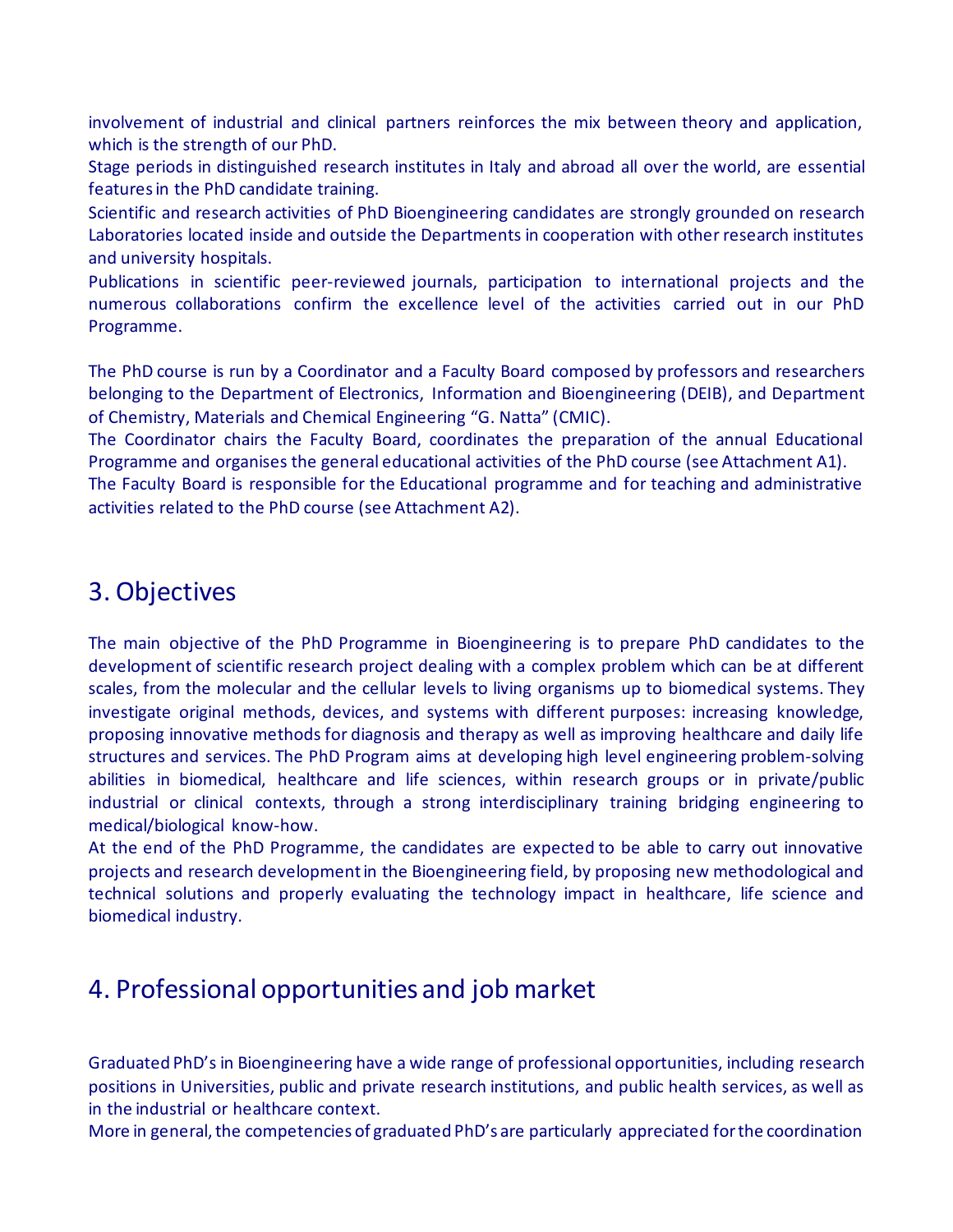and management of research projects. In addition, the PhD Programme also encourages the opportunity to generate spin-off and start-up initiatives where to exploit innovative results. Fellowships directly sponsored by external subjects may easily lead to work opportunities.

# 5. Enrolment

### **5.1 Admission requirements**

Italian and International citizens can apply. They are requested to have graduated in accordance with the pre-existing laws D.M. 3.11.1999 n. 509, or to have a Master of Science degree in accordance with D.M. 3.11.1999 n. 509, or a Master of Science in accordance with D.M. 22.10.2004 n. 270, or similar academic title obtained abroad, equivalent for duration and content to the Italian title, with an overall duration of university studies of at least five years.

The certified knowledge of the English language is a requirement for admission. Please refer to the PhD School website for details.

The admission to the programmes will be established according to the evaluation of the candidates' curricula, motivation letters, and an illustrative report about the development of a possible PhD research, which candidates will send contextually with their application to the admission announcement.

### **5.2 Admission deadlines and number of vacancies**

The number of positions is indicated in the Call for admission to the 37<sup>th</sup> PhD cycle Programmes: <http://www.polimi.it/phd>

Scholarships both on general and on specific themes are available, in accordance with what is specified in the call for admission.

# 6. Contents

### **6.1 Requirements for the PhD title achievement**

The achievement of the PhD title in Bioengineering requires a study and research activity of at least three years' equivalent full time study and research and the development of the PhD thesis.

A mandatory, formal requirement is that PhD candidates in Bioengineering must earn a minimum of 30 course credits (see paragraph 6.3 below), and to continuously conduct studies and research.

Once a year the PhD Board evaluates the advancement of the PhD candidates' activities in order to allow the admission to the next year or to the final exam for PhD title awarding. The evaluation criteria adopted by the Board comprise the originality and scientific value of the research, as well as the quality and results of the education programme. In addition, the activity of the PhD candidate is evaluated also considering quantitative and qualitative indicators related to scientific publications which must report the affiliation of the candidate to Politecnico di Milano (see point 6.5 for further details).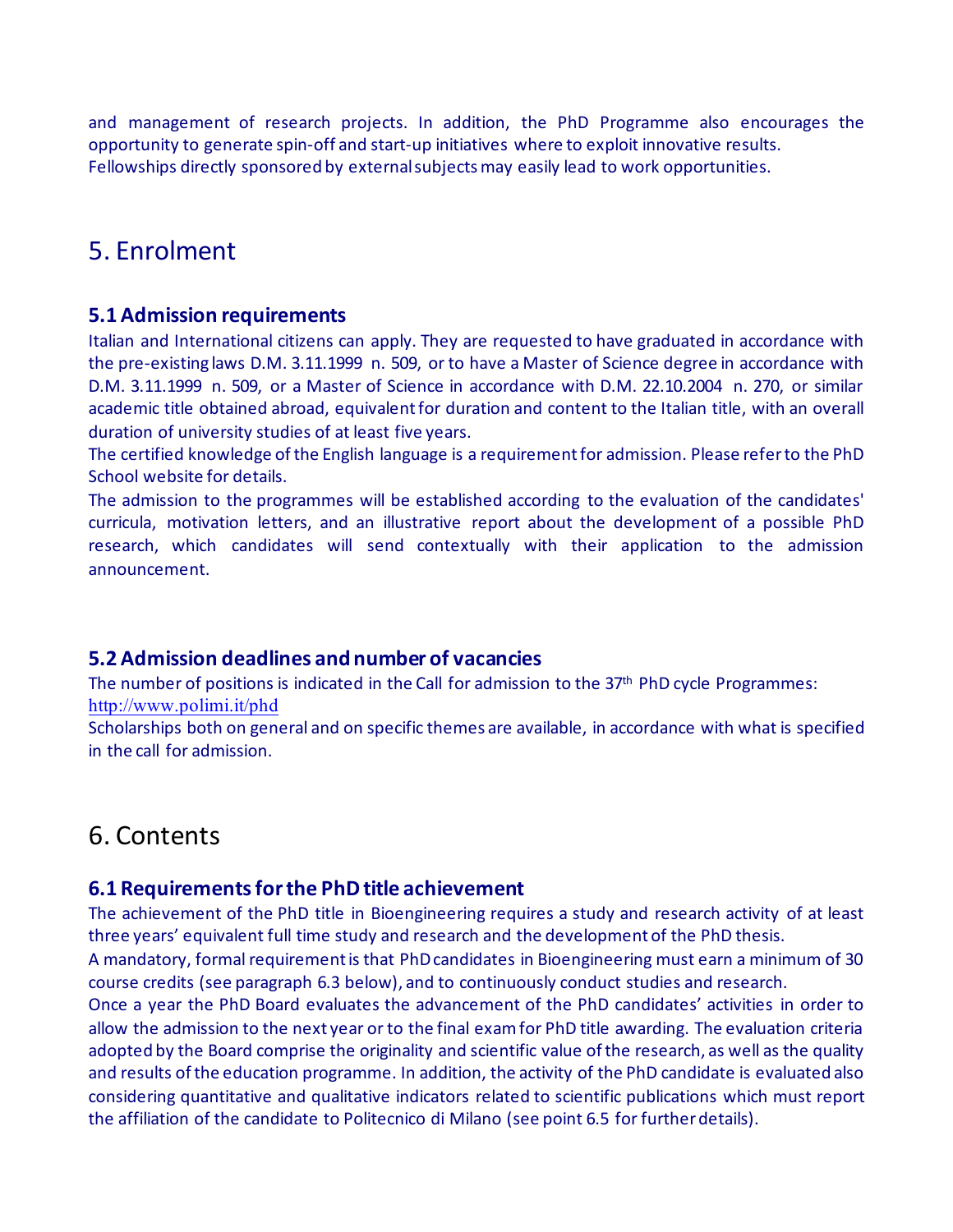At the beginning of the course, the Faculty Board assigns a tutor to each PhD candidate to supervise and assist him/her in the overall training programme. The tutor shall be a professor belonging to the Faculty Board. The tutors assist the candidates in the choice of courses to be included in the study plan, which is eventually submitted for approval to the Coordinator of the PhD Programme (see also section 6.4 below).

The Faculty Board may assign extra course credits to one or more candidates, in case they need to complete their preparation in specific topics, relevant for their research projects.

### **6.2 Research development**

The main aim of all Politecnico di Milano PhD programmes is the development in the candidates of a research-oriented mind-set, with expertise and skills in a specific research topic. To this end, candidates develop a problem-solving capability in complex contexts, including the capacity of performing deep problem analysis, identifying original solutions, and evaluating their applicability in practical contexts. These skills provide the PhD candidates with major opportunities of development in their research both in the academic field, and in public and private organisations.

PhD candidates are requested to develop an original research contribution. The PhD thesis must thus contribute to increase the knowledge in the candidate's research field. Besides, it has to be coherent with the research topics developed in the Department where the PhD Programme is carried out.

The original research results are collected in the PhD thesis, where the candidate's contribution is put in perspective with respect to the research state of the art in the specific research field.

The PhD research is developed under the guidance of a supervisor, who supports the candidate in the setting-out and in the everyday activities related to the thesis development. The supervisor is not necessarily a member of the Faculty Board, and may also belong to an institution different from Politecnico di Milano. The supervisor can be supported by one or more co-supervisors.

Further activities intended to develop the candidate's personal skills and research expertise are encouraged during the PhD path.

Candidates must acquire the capability to present and discuss their work in their research community. Consequently, both the participation to international conferences and the publication of the research results in peer-reviewed journals are encouraged.

The PhD programme favors the candidates' research interactions with other groups in their research field, preferably abroad. Research visits of at least three months are strongly encouraged, as through them the candidates may acquire further skills to develop their research work and thesis.

The duration of the programme is normally three years.

### **6.3 Objectives and general framework of the teaching activities**

The PhD Programmes and the PhD School activate teaching forms of different kind and credit value, including courses, seminars, project workshops, laboratories. Teaching activities both cover the basic research issues (problems, theories, methods), which represent the founding element of the PhD Programme and identify clearly its cultural position, and deepening in a specialist way some research issues connected with the problems developed in the theses.

Lessons are usually held in English, except when indicated otherwise. The PhD programme includes at least one complete path delivered in English language.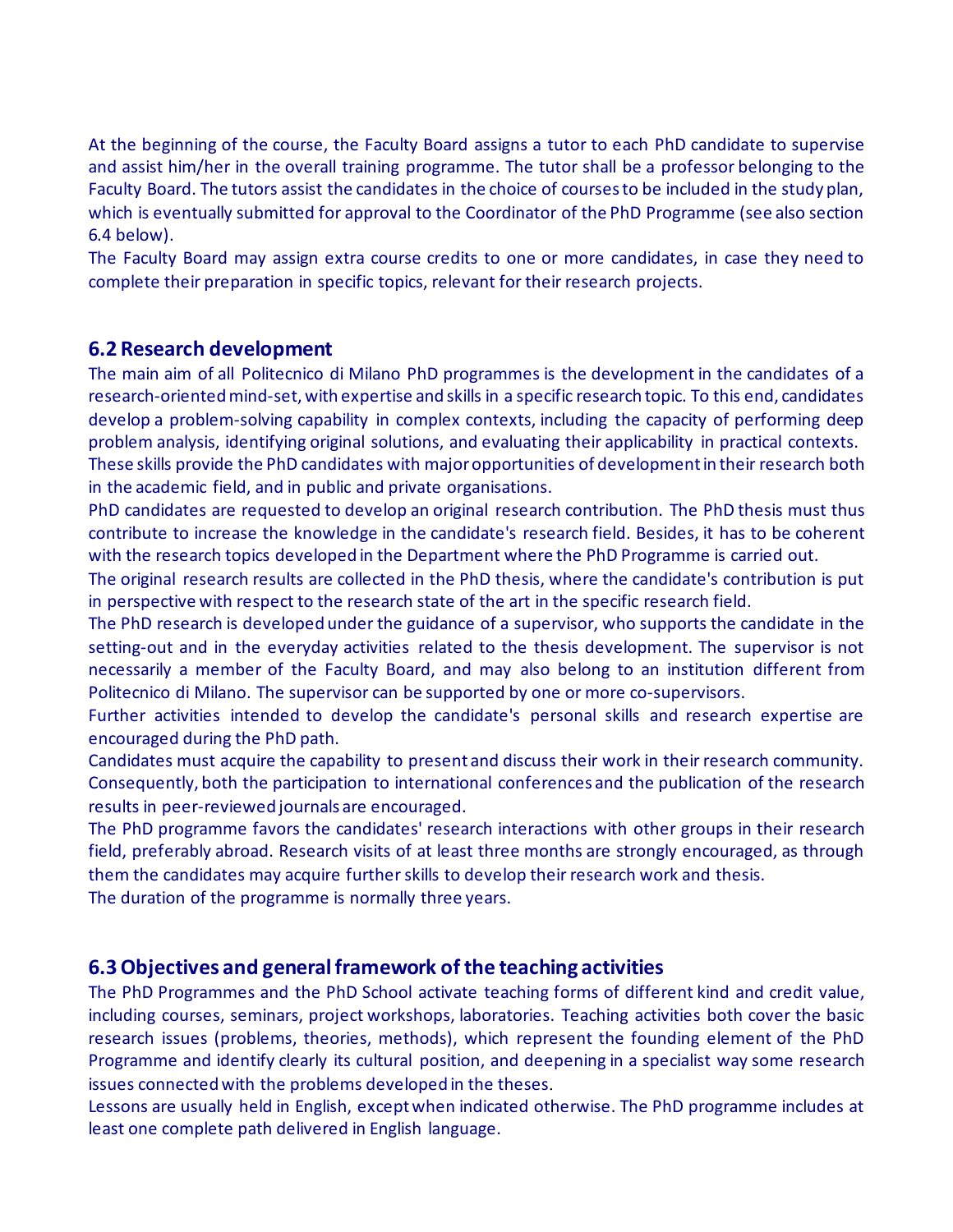Structured teaching activities allow to earn ECTS credits. Other activities, typically specialised and for which it is difficult to evaluate the learning and its quantification, fall within the scientific activities of which the Faculty Board takes into account in the overall evaluation, but they do not allow to earn ECTS.

The PhD School of Politecnico di Milano proposes a set of courses aiming to train the PhD candidates in soft and transferable skills. The skills and abilities provided by these courses are expected to help candidates across different areas of their careers in order to respond to the rapidly evolving needs of the global economy and society at large. The PhD School courses activated for the 2021-2022 Academic Year are summarized in the following table.

| <b>Course name</b>                                                                                                          | <b>Professor</b>           |
|-----------------------------------------------------------------------------------------------------------------------------|----------------------------|
| Ethics in Research                                                                                                          | Aliverti Andrea            |
| Strengthening Critical Spatial Thinking                                                                                     | Armondi Simonetta          |
| Advanced Interaction Skills for Academic Professionals                                                                      | Arnaboldi Michela          |
| Approaches to Resilience: Social, Economic, Environmental and<br>Technological Challenges of Contemporary Human Settlements | <b>Balducci Alessandro</b> |
| English for Academic Communication                                                                                          | <b>Biscari Paolo</b>       |
| European Culture                                                                                                            | Cardilli Lorenzo           |
| Epistemology of Scientific and Technological Research (Technologies<br>Reshaping Humans)                                    | Chiodo Simona              |
| <b>Professional Communication</b>                                                                                           | Di Blas Nicoletta          |
| The Copernicus Green Revolution for Sustainable Development                                                                 | Gianinetto Marco           |
| Power of Images and Visual Communication for Research Dissemination                                                         | Iarossi Maria<br>Pompeiana |
| Communication Strategies that Score in Worldwide Academia                                                                   | Jacchetti Emanuela         |
| Sustainability Metrics, Life Cycle Assessment and Environmental Footprint                                                   | Lavagna Monica             |
| Project Management (in Action)                                                                                              | Mancini Mauro              |
| Ethical Aspects of Research on Dual-Use Technologies                                                                        | Masarati Pierangelo        |
| Sulla responsabilità della tecnica                                                                                          | Ossi Paolo Maria           |
| La comunicazione nella scienza                                                                                              | Paganoni Anna Maria        |
| Practicing research collaboration / La pratica della collaborazione nella<br>ricerca                                        | Pizzocaro Silvia Luisa     |
| Science, Technology, Society and Wikipedia                                                                                  | Raos Guido                 |
| Teaching methodologies, strategies and styles                                                                               | Sancassani Susanna         |
| Scientific Reasoning: Philosophy, Logic and Applications                                                                    | Valente Giovanni           |
| Introduction to academic research                                                                                           | Volonte' Paolo Gaetano     |
| Laboratorio di insegnamento a classi numerose                                                                               | Zani Maurizio              |

At least 10 of the 30 course credits that each candidate is required to earn shall be obtained through soft and transferable skills courses organized by the PhD School.

At least 15 out of the 30 credits each candidate is required to earn, shall be obtained through courses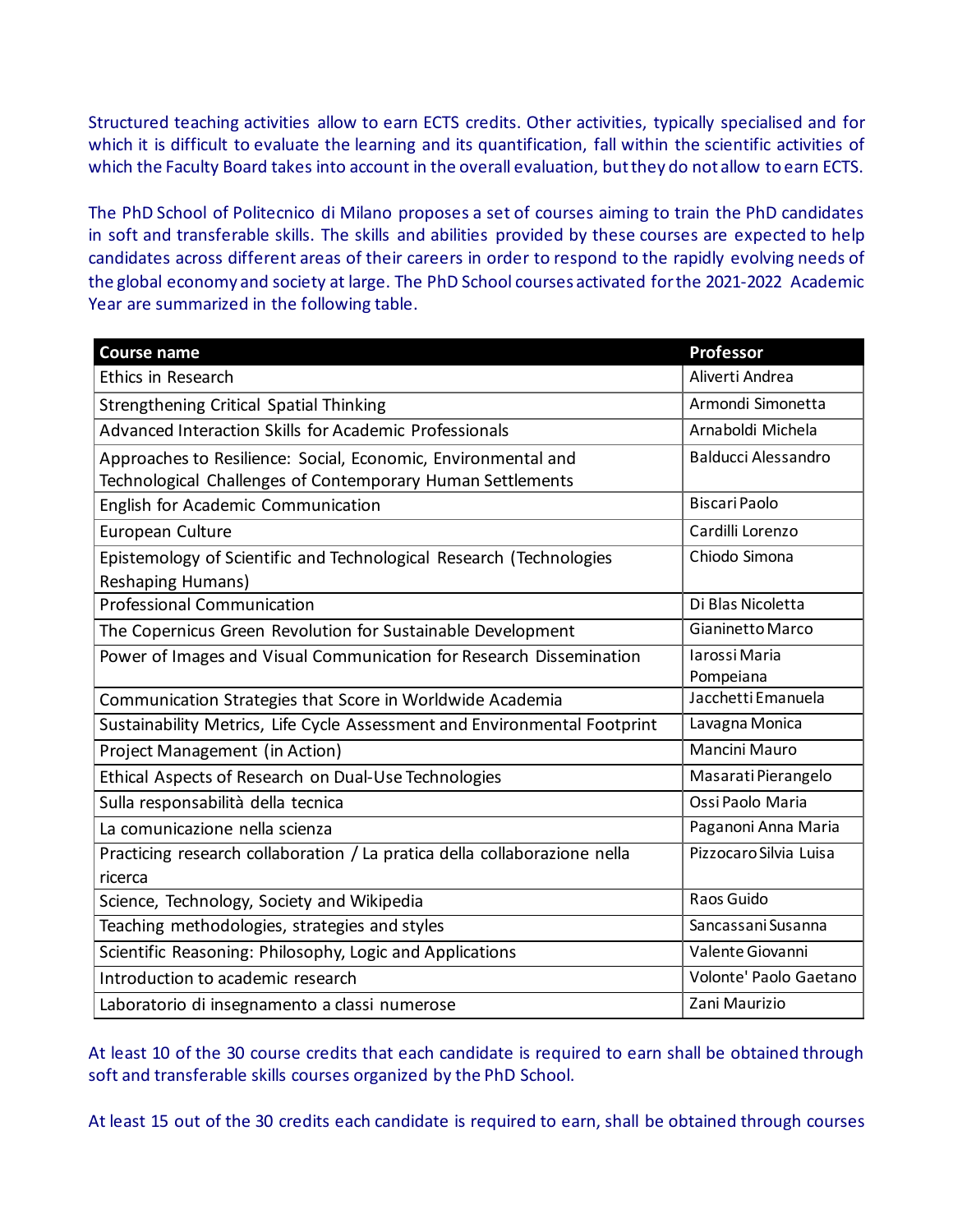offered by the PhD Programme in Bioengineering (see Table A), which are specific of the Bioengineering area ('characterizing courses').

Since the XXXIV cycle, the offer will include every year, at least:

- a. A course on biostatistics and experimental design;
- b. A course on methods and techniques for modelling (alternating multi-scale models of biomedical systems, on one year, and biomedical data, signals and images modelling, on the following year);
- c. A course on experimental methods and techniques for laboratory measurements (alternating electronic technologies in biomedical engineering, on one year, and experimental biomechanics, on the following year);
- d. At least one course on new perspectives and trends in biomedical engineering technologies;
- e. A cycle of seminars (at least eight per year, covering the following topics: Image processing, Signal processing biomechanics of the musculo-skeletal system, biomechanics of the cardiovascular system, regenerative medicine (biomaterials and mechanobiology), neuroengineering/rehabilation/robotics, wearables)

The offerincludes, every year, also the school of the National Bioengineering Group, which is held yearly for one week in Bressanone (BZ). Every year, the School is focused on a different topic.

The remaining 5 credits can be chosen either among those offered by the PhD School, or those offered by the PhD Programme in Bioengineering or by other PhD Programmes (in this last case upon approval of the Faculty Board).

Normally, each course has a weight of 5 ETCS (25-30 hours). The candidates are strongly encouraged to attend all the courses within the first two years, in order to be entirely devoted to research and development of the PhD thesis during most of the second year and the third year. However, the candidates should be devoted in a continuous way to the research activity, following the lead of their supervisors and of the Faculty Board.

The table below summarizes the candidate's programme (pertinent to the coursework activities).

The tables below summarize the candidate's path (as regards coursework activities). At the same time, the programme foresees that the candidates are devoted to research activity in a continuous way, following the lead of their supervisors, and of the Faculty Board.

| <b>Courses</b>                                    | Possible details<br>or reference to<br>following tables | <b>Number of credits</b><br>$(min-max)$ | <b>Note</b>                                            |
|---------------------------------------------------|---------------------------------------------------------|-----------------------------------------|--------------------------------------------------------|
| <b>PhD School</b>                                 |                                                         | $10 - 15$                               |                                                        |
| <b>Courses</b>                                    |                                                         |                                         |                                                        |
| Courses<br>characterising<br>the PhD<br>Programme | <b>Table A</b>                                          | $15 - 20$                               | Minimum 1 Annual Bioengineering School<br>(Bressanone) |
| <b>Other PhD</b>                                  |                                                         | $0 - 5$                                 |                                                        |
| courses                                           |                                                         |                                         |                                                        |

*First/Second Year*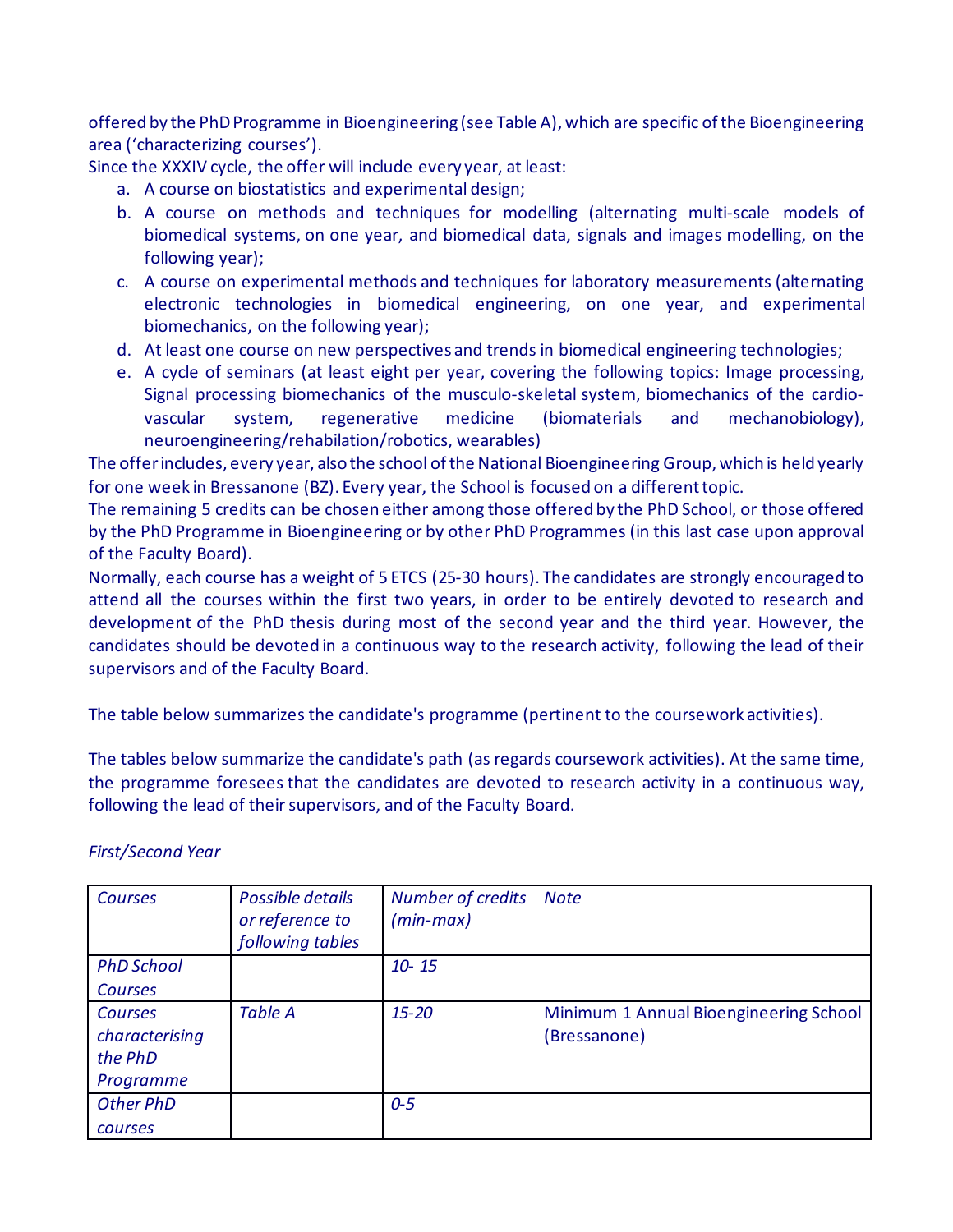#### *Third year*

In the third year the candidate should be devoted entirely to the research and to the development of the PhD thesis.

#### **PhD Course List**

**A)** The PhD Programme in Bioengineering organizes the **Characterizing Courses** listed in table A. For the admission to the final exam the acquisition of at least 15 credits in this list is **mandatory**.

**B)** The PhD School organises every year general and Interdoctoral courses. The acquisition of **at least 10 credits** is **mandatory** among the courses of B type*.* The list of PhD courses organized by the PhD School is available at the website <http://www.dottorato.polimi.it/en/during-your-phd/phd-school-courses>

#### **C) Other PhD courses**

Example: a maximum of 5 mandatory credits can be obtained by choosing among courses provided by other PhD programmes at Politecnico di Milano and/or external Institutions (in this case the previous approval of the tutor and the coordinator is mandatory).

#### **PREPARATORY COURSES** (only if foreseen)

If the supervisor and the tutor find it useful or necessary that the candidate attends preparatory courses (chosen among the activated courses at the Politecnico di Milano) the Faculty Board of the PhD programme may assign some extra-credits to be acquired to complete the training path. The credits acquired in this way will be considered as additional, in relation to the mandatory credits to be acquired with the PhD courses.

#### **SPECIALISTIC COURSES, LONG-TRAINING SEMINARS**

The attendance of Specialist Courses, Workshops, Schools, Seminars cycles is strongly encouraged and (if these seminars, workshops are certified and evaluated) may permit to acquire credits according the modalities established by the Faculty Board and previous approval of the study plan submitted by the candidate.

The scheduled course planning for the academic year 2018-2019 follows. Other courses may be activated during the year. In this case the candidates will be promptly informed, and will be allowed to insert these new courses in their study plan.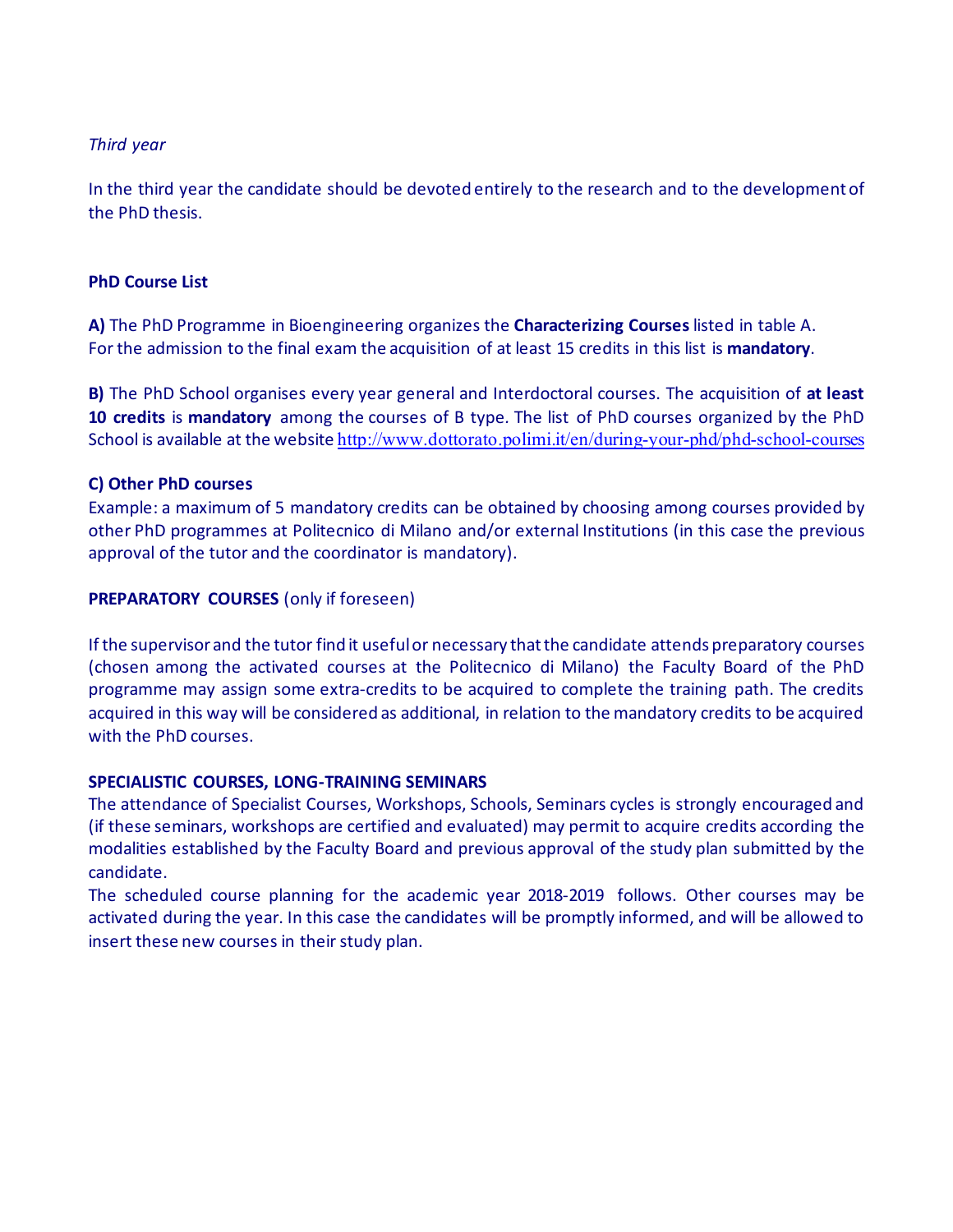#### **Table A: PHD COURSES CHARACTERISING THE PHD PROGRAMME**

| <b>Name of the Course</b>                                                                                                                     | Professor/s                                                                                                     | A.A./Semester | <b>Language</b> | <b>Credits</b> |
|-----------------------------------------------------------------------------------------------------------------------------------------------|-----------------------------------------------------------------------------------------------------------------|---------------|-----------------|----------------|
| <b>Biostatistics and experimental</b><br>design                                                                                               | Linda Pattini<br>Enrico Caiani<br>Luca Mainardi                                                                 | 2021-2022     | <b>English</b>  | 5              |
| Advanced modelling in signal<br>image and data analysis                                                                                       | Maria Gabriella Signorini<br>Anna Maria Bianchi<br><b>Roberto Sassi</b><br>Manuela Ferraio<br>Riccardo Barbieri | 2021-2022     | <b>English</b>  | 5              |
| <b>Experimental biomechanics</b>                                                                                                              | Luigi La Barbera<br><b>Tomaso Villa</b><br>Elena Bianchi<br>Giancarlo Pennati<br><b>Federica Boschetti</b>      | 2021-2022     | <b>English</b>  | 5              |
| Perspectives in biomedical<br>engineering technologies:<br>AI methods for Bioengineering<br>challenges                                        | Pietro Cerveri<br>Riccardo Barbieri<br>Luca Mainardi                                                            | 2021-2022     | <b>English</b>  | 5              |
| Perspectives in biomedical<br>engineering technologies:<br><b>European Medical Device</b><br><b>Regulation and clinical</b><br>investigations | Emilia Ambrosini<br><b>Tomaso Villa</b><br>Enrico Caiani<br>Alberto Redaelli<br>Alessandra Pedrocchi            | 2021-2022     | <b>English</b>  | 5              |
| Perspectives in biomedical<br>engineering technologies:<br>Translating your research into<br>med-tech business                                | Riccardo Vismara                                                                                                | 2021-2022     | <b>English</b>  | 5              |
| Seminars in biomedical<br>engineering                                                                                                         | Monica Soncini<br>Gabriele Candiani<br>Raffaele Dellaca'<br>Riccardo Barbieri<br><b>Tomaso Villa</b>            | 2021-2022     | <b>English</b>  | 5              |
| <b>External Course Bio</b>                                                                                                                    | Andrea Aliverti (resp)                                                                                          | 2021-2022     | <b>English</b>  | 5              |
| <b>Annual School of Bioengineering</b><br>Bressanone 2022)                                                                                    | Andrea Aliverti (resp)                                                                                          | 2021-2022     | <b>English</b>  | 5              |

#### **Table B SUGGESTED CROSS –SECTORAL COURSES**

| Name of the Course | Professor       | Semester  | Language | Credits |
|--------------------|-----------------|-----------|----------|---------|
| Ethics in research | Andrea Aliverti | 2021-2022 | English  |         |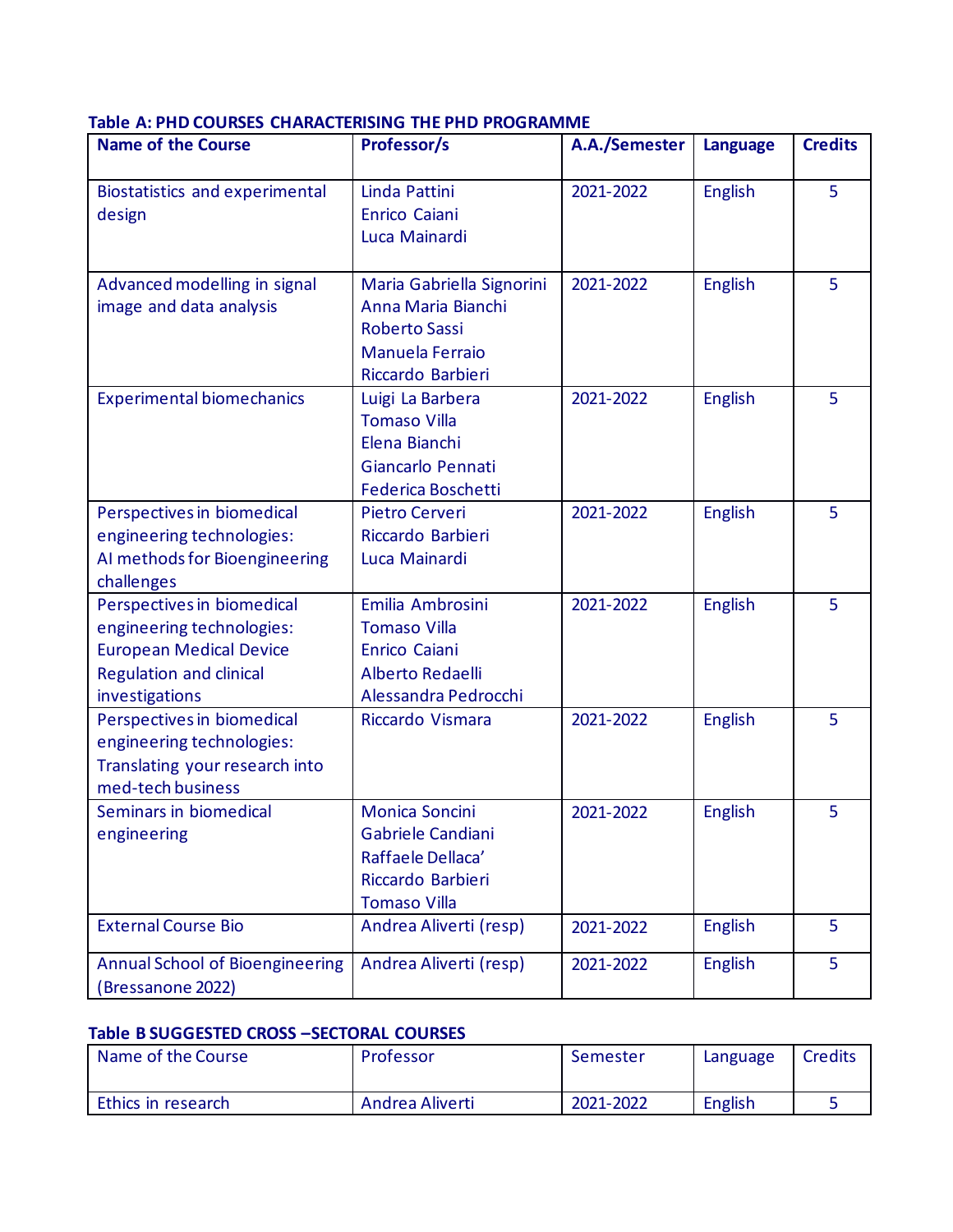### **6.4 Presentation of the study plan**

PhD candidates must submit a study plan, which may be revised periodically (approximately every three months), in order to adequate them to possible changes in the course list, or to needs motivated by the development of their PhD career. The study plans must be approved by the PhD programme Coordinator, according to the modalities established by the Faculty Board of the PhD Programme itself.

### **6.5 Yearly evaluations**

At the end of each academic year, the candidates have to pass an annual evaluation in order to be admitted to the next PhD year. The evaluation is based on a written report and an oral presentation offered to a Commission composed of 3 to 5 Faculty Board members. On the first year, the presentation is given to the Tutor who will report to the Faculty Board.

The written report should include i) a brief description of the specific activities of the candidate on her/his PhD project; ii) a brief description of the other research activity of the candidate in the course of the year under examination; iii) the publications of the candidate in the course of the year.

Activities of PhD candidates that can provide additional elements to be considered for the evaluation typically include: internships, external courses (held by other academic institutions, companies or other), national and international seminars, conferences and workshops, participation to national and international research projects, scientific paper writing and paper presentations on research results, support to teaching activities.

The third year evaluation establishes the candidate's admission to the final PhD defense.

As a result of each annual evaluation, the candidates receive an evaluation expressed in Grades A (excellent), B (very good), C (good), D (fair), E (not sufficient to pass the exam).

In the case of grades from A to D, the candidate is admitted either to the next year ( $1<sup>st</sup>$  and  $2<sup>nd</sup>$  year evaluation) or to the final exam (3<sup>rd</sup> year evaluation).

In the case of grade E, the candidate is qualified as "Repeating candidate" (Er) or "not able to carry on with the PhD (Ei)".

After the final year, candidates who have achieved sufficient results but need more time to draw up their theses, may obtain a prorogation of up to 12 months.

### **6.6 PhD thesis preparation**

The main objective of the PhD career is the development of an original research contribute. The PhD thesis is expected to contribute to the advance of the knowledge in the candidate's research field.

The PhD study and research work is carried out, full time, during the three years of the PhD course. Stages or study periods in (Italian or International) companies or external Institutions may complete the candidate's preparation.

The resulting theses need to be coherent with the research issues developed in the Department where the PhD programme is developed.

The candidate must present an original thesis, discuss its contribution to the state of the art in the research field in the research community.

The PhD research is developed following the lead of a supervisor, who supports the candidate in the setting out and in the everyday activities regarding the thesis development.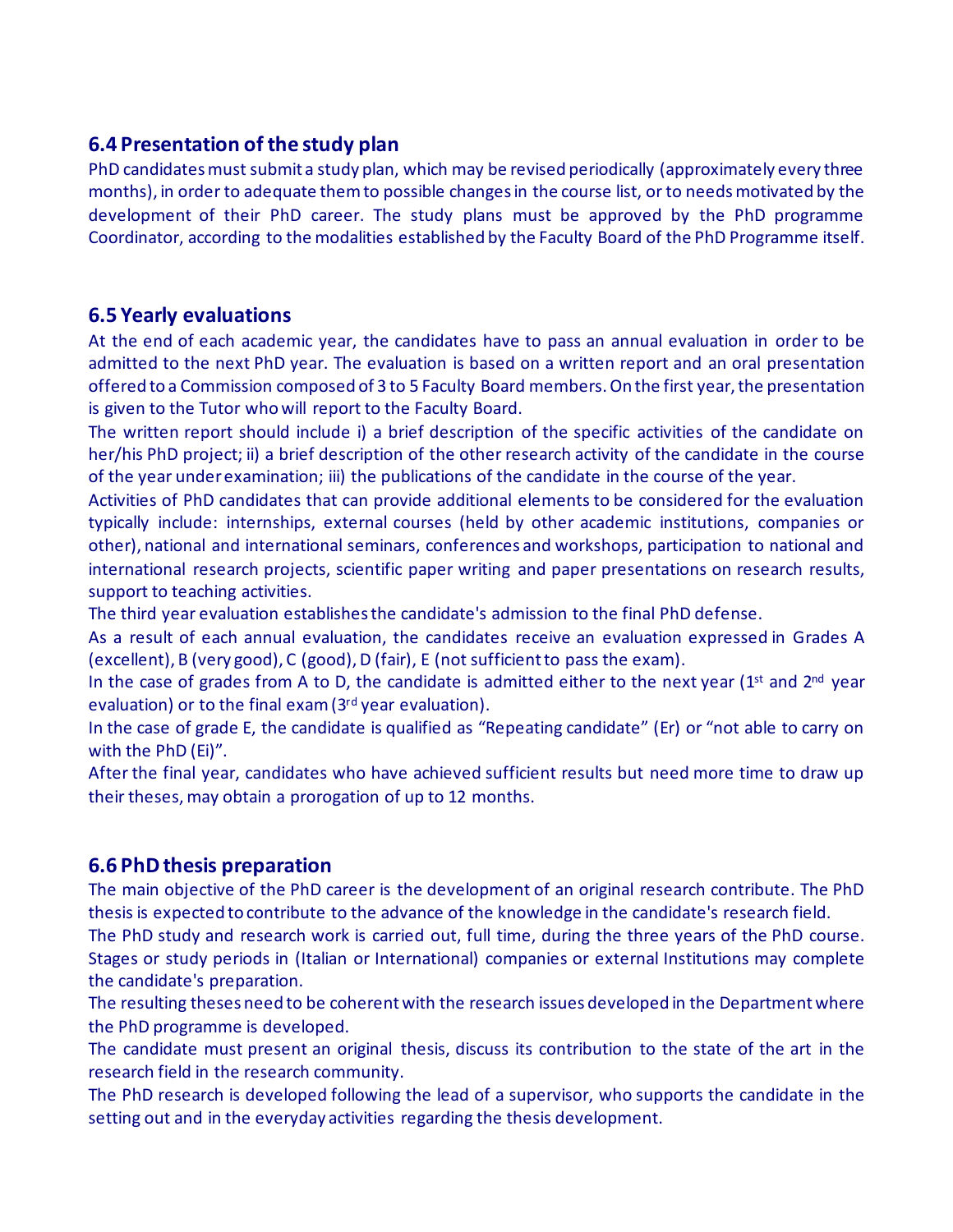At the conclusion of the PhD studies, the Faculty Board evaluates the candidates. Candidates who receive a positive evaluation submit their theses to two external reviewers for refereeing. If the evaluation provided by the reviewers is positive (or after the revisions required by the external reviewers), the candidates defend their thesis in a final exam, in front of a Committee composed of three members (at least two of which must be external experts).

# 7. Laboratories, PhD Secretary Services

### 7.1 Laboratories

The scientific research activity of the PhD candidates is performed in experimental laboratories either located at the Politecnico di Milano or outside, typically in research centers, hospitals or industries. When the research is performed within the Politecnico, PhD candidates are usually assigned to one of the following laboratories belonging to DEIB or CMIC:

- Laboratory of Biological Structure Mechanics (LaBS) CMIC
- Laboratory of Movement Analysis "Luigi Divieti" DEIB
- Medical Informatics Laboratory DEIB
- Neuroengineering and Medical Robotics Laboratory (NearLab) DEIB
- Biosignals, Bioimaging and Bioinformatics (B3 Lab) DEIB
- Biomaterials Laboratory (BioMatLab) CMIC
- Biomedical Technology Laboratory (TBMLab), CasCart, LaRes, TechRes, MBMC DEIB
- Experimental Micro and Biofluid Dynamics (µBS Lab) DEIB
- Computational Biomechanics Laboratory DEIB
- Biocompatibility and Cell Culture Laboratory (BioCell) CMIC
- Bioreactors Laboratory CMIC

The Istituto di Elettronica, Ingegneria dell'Informazione e delle Telecomunicazioni (IEIIT) of the Consiglio Nazionale delle Ricerche (CNR), which is located at DEIB, represents another possible option.

### 7.2 Administrative offices of the PhD Programme in Bioengineering

#### **Secretary**

Marco Simonini Department of Electronics, Information and Bioengineering (DEIB) Building 20, Via Golgi, 33 - Politecnico di Milano – 20133 Milano Ph: +39 - 02 2399 3632 Fax: +39 - 02 2399 3360 e-mail: [PhD-BIO@polimi.it](mailto:PhD-BIO@polimi.it)

#### **Administration**

Fabio Conti Department of Electronics, Information and Bioengineering (DEIB) Building 20, Via Golgi, 33 - Politecnico di Milano – 20133 Milano Ph: +39 - 02 2399 3431 Fax: + 39 - 02 2399 3417 e-mail: [fabio.conti@polimi.it](mailto:fabio.conti@polimi.it)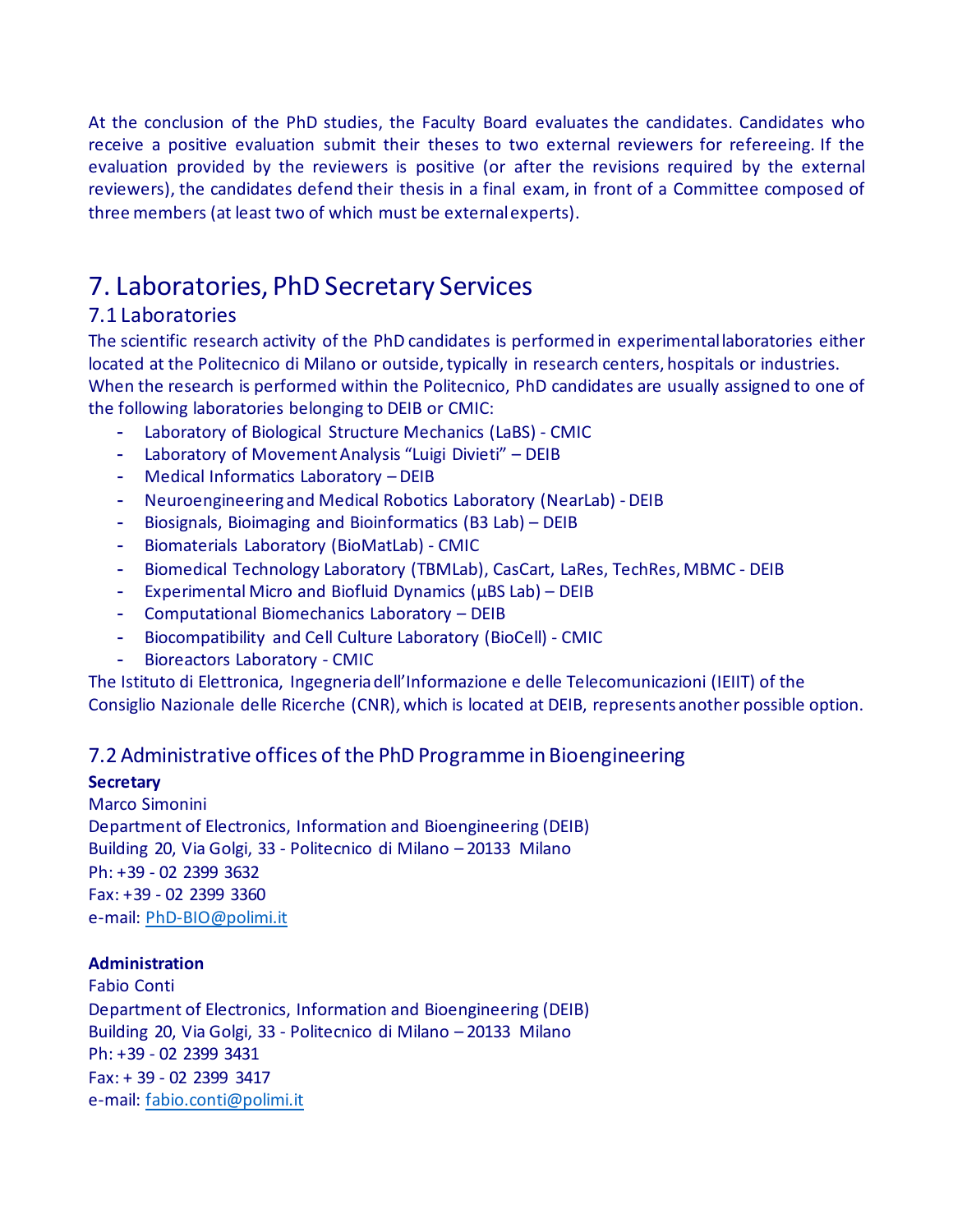# 8. Internationalization and inter-sectoriality

Carrying out study and research activities at external laboratories is strongly recommended. Politecnico di Milano supports joint PhD paths with International Institutions, as well as Joint and Double PhD programmes. Further information is available on the PhD School website and on the PhD programme website.

Interaction with and exposure to non-academic sectors provides significant benefits to doctoral candidates as well as to research and innovation intensive employment sectors. Direct exposure to the challenges and opportunities in non-academic sectors of the economy and society at large is fostered by networking, connectivity, inter-sectoral mobility and wide access to knowledge. In particular, the PhD programme in Bioengineering considers the following collaborations: European Training Networks (ETN)- Marie Skłodowska Curie Actions, (MSCA), international agreements such as CSF-Confap (Brazil) and CSC (China), several agreements with industries (Medtronic (USA), E-Novia SPA, LIFE CORPORATION SA (LUX), ALASCOM Services SRL, Medteor GMBH (GER), AB.ACUS SRL, Qura SRL, Kalpa SRL, AZCOM Technology SRL, Lifecharger SRL, Linkverse SRL), research and clinical centres, such as CNR Institutes (STIIMA, IEIIT); IRCCS, E. Medea, Policlinico S. Donato, Besta, Ist. Maugeri, Ist. Nazionale dei Tumori, Ist. Europeo di Oncologia, Humanitas, Ente Ospedaliero Cantonale (CH), Houston Methodist Research Institute (USA)) - Foundations (Fond. IIT, Fond. Grigioni).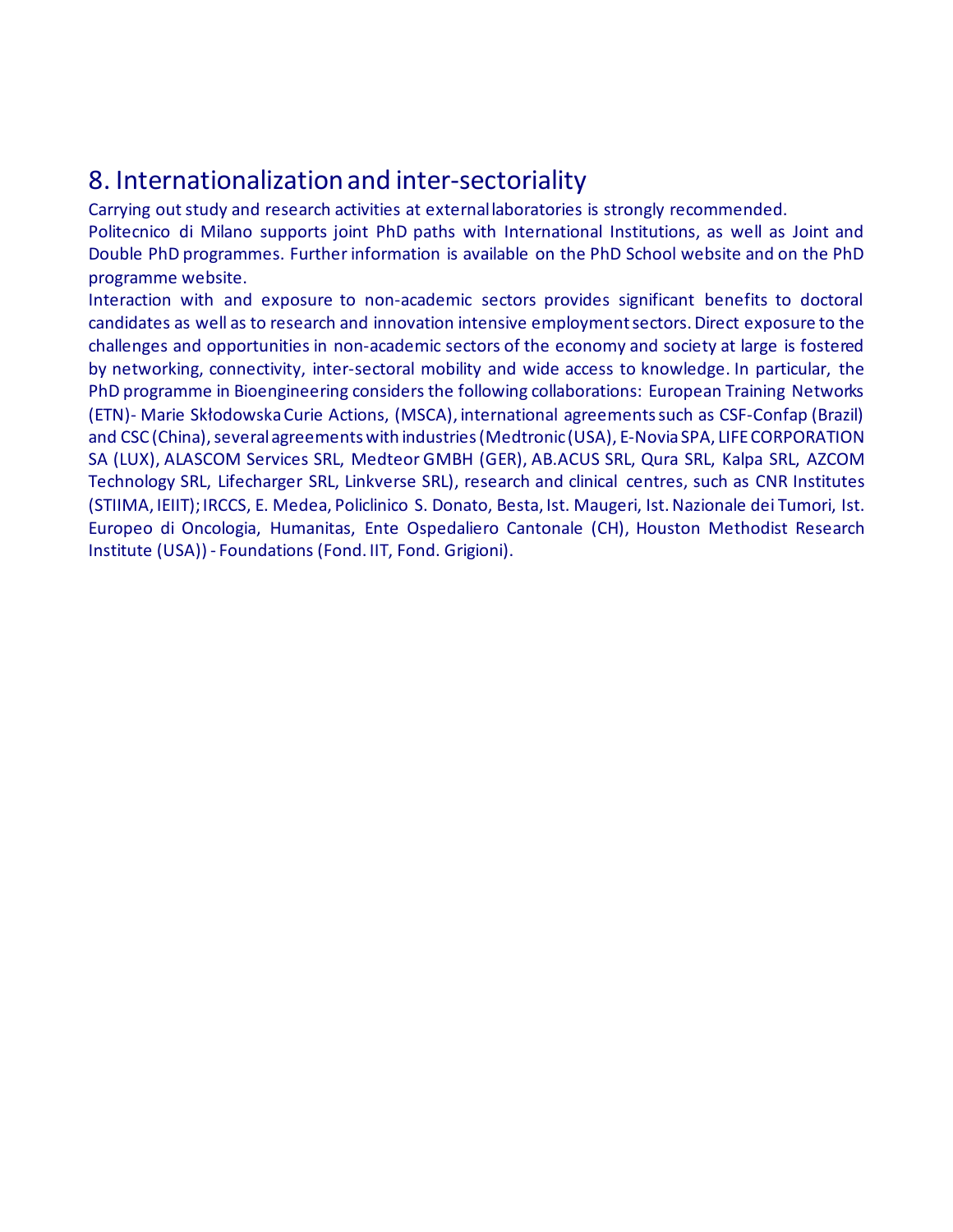## Attachment A1 – PhD Programme Coordinator

Andrea Aliverti is the Chairman (Coordinator) of the PhD Programme in Bioengineering since 2014. He is Full Professor at the Department Electronics, Information and Bioengineering (DEIB), Politecnico di Milano where he teaches Sensors and Instrumentation Technologies and Bioengineering of the Respiratory System. He received the Master degree in Electronic Engineering in 1992 and the PhD in Bioengineering in 1997 from Polimi. He is responsible of Lares (Respiratory Analysis Lab) at the Biomedical Technology Laboratory (TBM-Lab). His actual main research interests include the bioengineering of the respiratory system, physiological measurements, biomedical instrumentation and sensors and functional lung imaging. Specific research areas of interest include respiratory mechanics, biomedical instrumentation and functional imaging (CT, MRI and US).

More recently, the research activity is considering other sectors, including the development of new systems and methods for monitoring of physiological variables by means of wearable unobtrusive sensors.

He is author or co-author of more than 240 papers in peer-reviewed scientific journals, 16 book chapters, editor of 5 books, inventor in 18 patents and author of >250 abstracts and brief communications. He is member of the editorial board of the Journal of Applied Physiology (American Physiological Society), Respiratory Physiology and Neurobiology, Breathe.

He is FERS, honorary fellow of the of the European Respiratory Society (ERS), former Secretary and Chairman of the scientific groups "Respiratory Structure and Function" and "Clinical Physiology and Exercise" (2012-2014), Secretary (mandate 2014-2017), head (mandate 2017-2020) of the Assembly "Clinical Physiology, Sleep and Pulmonary Circulation", member of the ERS Science Council, member of the ERS International Congress Committee.

| <b>Name</b>                   | <b>Affiliation</b> | <b>Scientific Disciplinary Sector</b> |
|-------------------------------|--------------------|---------------------------------------|
| Aliverti Andrea (coordinator) | <b>DEIB</b>        | ING-INF/06                            |
| Bianchi Anna Maria            | <b>DEIB</b>        | ING-INF/06                            |
| <b>Boschetti Federica</b>     | <b>CMIC</b>        | ING-IND/34                            |
| Candiani Gabriele             | <b>CMIC</b>        | ING-IND/34                            |
| <b>Cerveri Pietro</b>         | <b>DEIB</b>        | ING-INF/06                            |
| Cimolin Veronica              | <b>DEIB</b>        | ING-INF/06                            |
| Corino Valentina              | <b>DEIB</b>        | ING-INF/06                            |
| Costantino Maria Laura        | <b>CMIC</b>        | ING-IND/34                            |
| Dellacà Raffaele              | <b>DEIB</b>        | ING-INF/06                            |
| De Momi Elena                 | <b>DEIB</b>        | ING-INF/06                            |
| Draghi Lorenza                | <b>CMIC</b>        | ING-IND/22                            |
| Dubini Gabriele               | <b>CMIC</b>        | ING-IND/34                            |
| Farè Silvia                   | <b>CMIC</b>        | ING-IND/34                            |
| <b>Ferrante SImona</b>        | <b>DEIB</b>        | ING-INF/06                            |
| Fiore Gianfranco Beniamino    | <b>DEIB</b>        | ING-IND/34                            |

# Attachment A2 – PhD Faculty Board